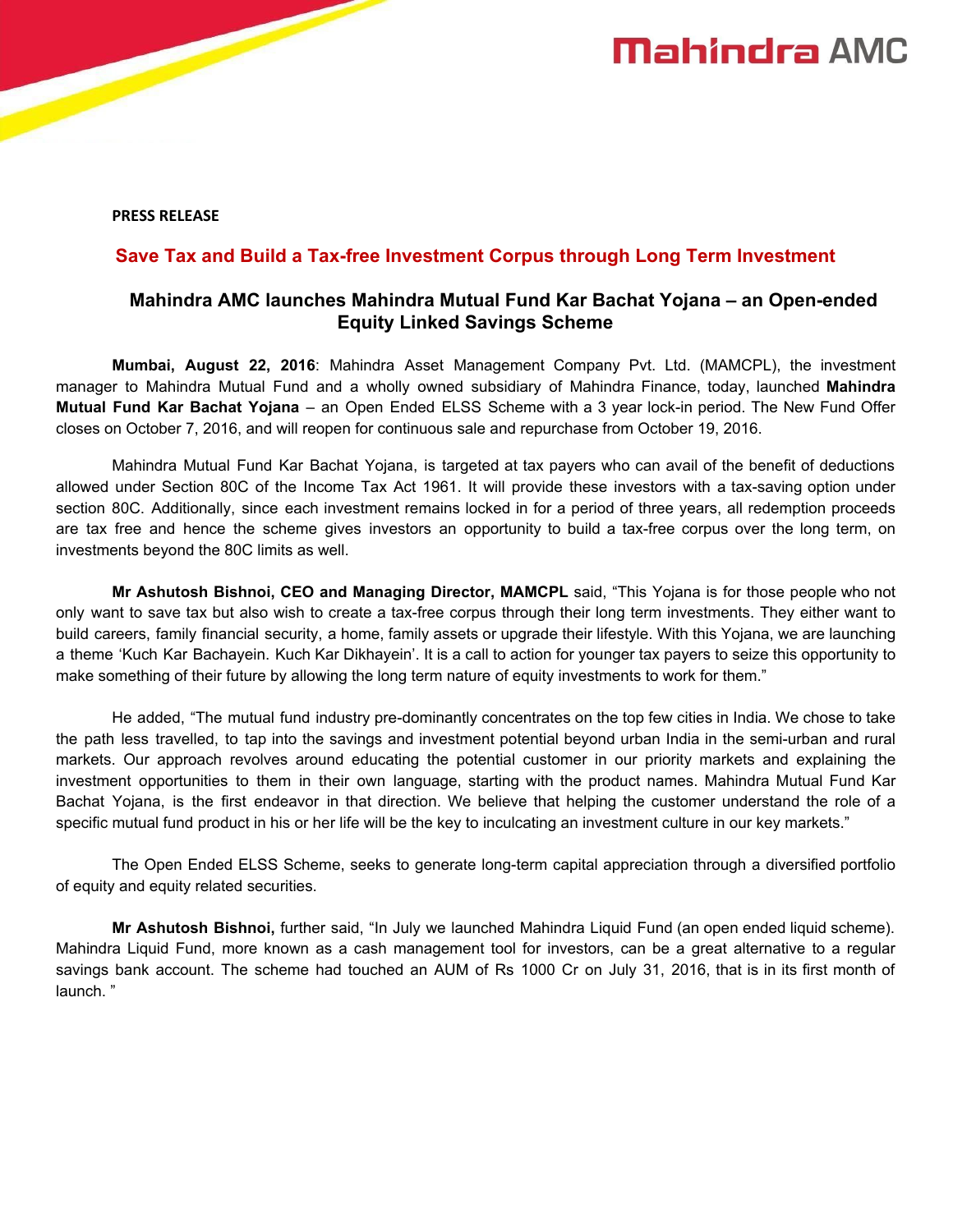# **Mahindra AMC**

#### **Annexure 1: Mahindra Mutual Fund Kar Bachat Yojana**

**(**an Open Ended ELSS Scheme with a 3 year lock-in period)

This product is suitable for investors who are seeking\*:

- Long term capital appreciation .
- Investment predominantly in equity and equity related securities



\* Investors should consult their financial advisers if in doubt about whether the product is suitable for them.

# **Scheme Overview:**

- An open ended equity linked savings scheme with a 3 year lock-period
- Units of this scheme can be purchased anytime during and post New Fund Offer
- The scheme asset allocation will be 80-100% in equity and equity related securities and 0-20% in debt and money market securities
- Units can only be redeemed after 3 years from the date of purchase

# **Product Benefits:**

- **Potential Capital Appreciation**: Scheme invests in a diversified equity portfolio thereby offering the possibility of growing investments.
- **Tax Benefit:** Investments in this scheme are entitled to tax exemption under section 80C. Possibility of saving upto Rs 46,350/-\*\*. **All redemption proceeds are tax free**!

**Lock-in Feature**: This feature endeavors to protect investments from impact of short term market volatility. **Lock-in of only 3 years!** Other traditional tax savings options may have longer holding periods.

\*The Scheme does not guarantee or assure any returns.

\*\*Assuming investor is in the highest tax bracket and uses the entire Rs 1.5 lac limit available under Section 80C of Income Tax Act 1961 for investing in only Mahindra Mutual Fund Kar Bachat Yojana. The tax benefit is calculated on the basis of currently applicable marginal tax rate of 30.9% (for income up to Rs 1 crore) applicable for the current highest tax bracket. Please consult your financial /tax advisor before investing.

# **Product Details:**

**Available Plans for subscription by investors:** ➢ Regular ➢ Direct **Available Options: ➢ Dividend ➢ Growth (Default) Available Sub-options/ Facilities:** ➢ Dividend Payout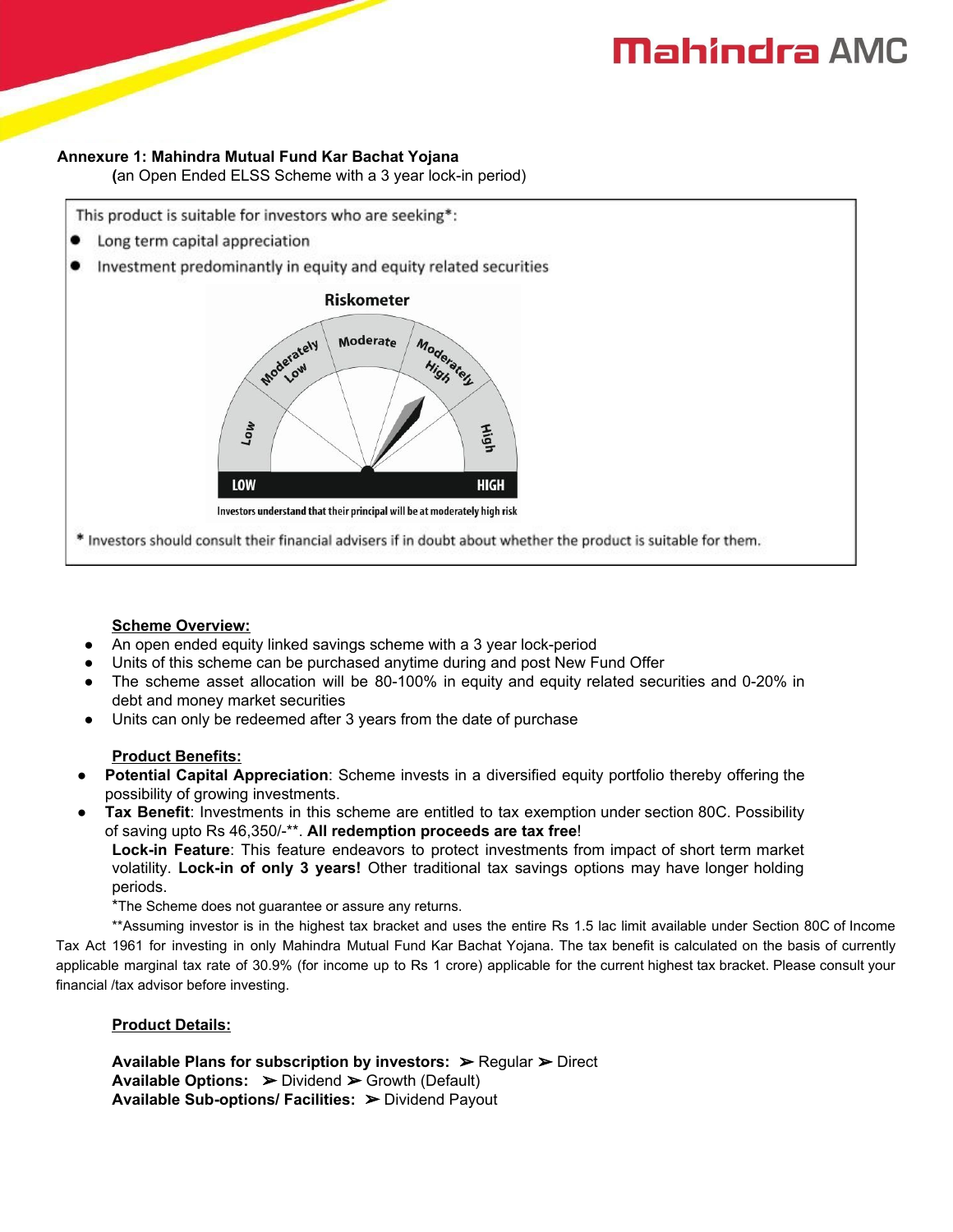# **Mahindra AMC**

| <b>MINIMUM Application and Reachiption Amount / Namber of Onits.</b> |                                                              |  |
|----------------------------------------------------------------------|--------------------------------------------------------------|--|
| Purchase                                                             | Rs. 500/- and in multiples of Rs. 500/- thereafter           |  |
| <b>Additional Purchase</b>                                           | Rs. 500/- and in multiples of Rs. 500/- thereafter           |  |
| Repurchase                                                           | Rs. 500/- or 50 units or account balance, whichever is lower |  |

#### **Minimum Application and Redemption Amount / Number of Units:**

#### **Maximum Application Amount:** No Limit

#### **SIP Details:**

| <b>Particulars</b>                                                   | Frequency available                                                                                                                                                                                                                                 |                                                                                                                       |  |
|----------------------------------------------------------------------|-----------------------------------------------------------------------------------------------------------------------------------------------------------------------------------------------------------------------------------------------------|-----------------------------------------------------------------------------------------------------------------------|--|
|                                                                      | Monthly                                                                                                                                                                                                                                             | Quarterly                                                                                                             |  |
| <b>SIP Transaction Dates</b>                                         | 1 <sup>st</sup> , 5 <sup>th</sup> , 10 <sup>th</sup> , 15 <sup>th</sup> , 20 <sup>th</sup> or 25 <sup>th</sup><br>of every month                                                                                                                    | $1st$ , $5th$ , $10th$ , $15th$ , $20th$ or $25th$ of every calendar<br>quarter beginning i.e. Jan / Apr / July / Oct |  |
| Minimum no. of installments<br>and Minimum amount per<br>installment | 6 installments of Rs. 500/-<br>each and in multiples of<br>Rs.500/- thereafter                                                                                                                                                                      | 4 installments of Rs.1,500/- each and in multiples<br>of Rs. 500/- thereafter                                         |  |
| Mode of Payment                                                      | a. Electronic Clearing Service (ECS)<br>Direct Debit mandate through select banks with whom AMC may have an<br>b.<br>arrangement, from time to time.<br>Post-Dated Cheques (PDCs).<br>C.<br>National Automated Clearing House (NACH) Facility<br>d. |                                                                                                                       |  |

**Entry Load:** Not applicable **Exit Load:** Nil **Benchmark:** Nifty 200

**Mutual Fund investments are subject to market risks, read all scheme related documents carefully.**

## **Annexure 2: Company Profile**

## **About Mahindra Mutual Fund**

**Statutory Details:** Mahindra Mutual Fund has been constituted as a Trust under the Indian Trusts Act, 1882. Sponsor: Mahindra & Mahindra Financial Services Limited. (liability of Sponsor limited to Rs. 1,00,000/-) Trustee: Mahindra Trustee Company Private Limited. Investment Manager: Mahindra Asset Management Company Private Limited. The Sponsor, Trustee and Investment Manager are incorporated under the Companies Act, 1956.

## **About Mahindra & Mahindra Financial Services Limited**

Mahindra & Mahindra Financial Services Limited (Mahindra Finance), part of the Mahindra Group, is one of India's leading non-banking finance companies. Focused on the rural and semi-urban sector, the Company has over 4 million customers and has an AUM of over USD 6 billion. The Company is a leading vehicle and tractor financier and also offers fixed deposits and loans to SMEs. The Company has over 1,100 offices across the country and is the first Non Banking Finance Company from India to form a part of Dow Jones Sustainability Index.